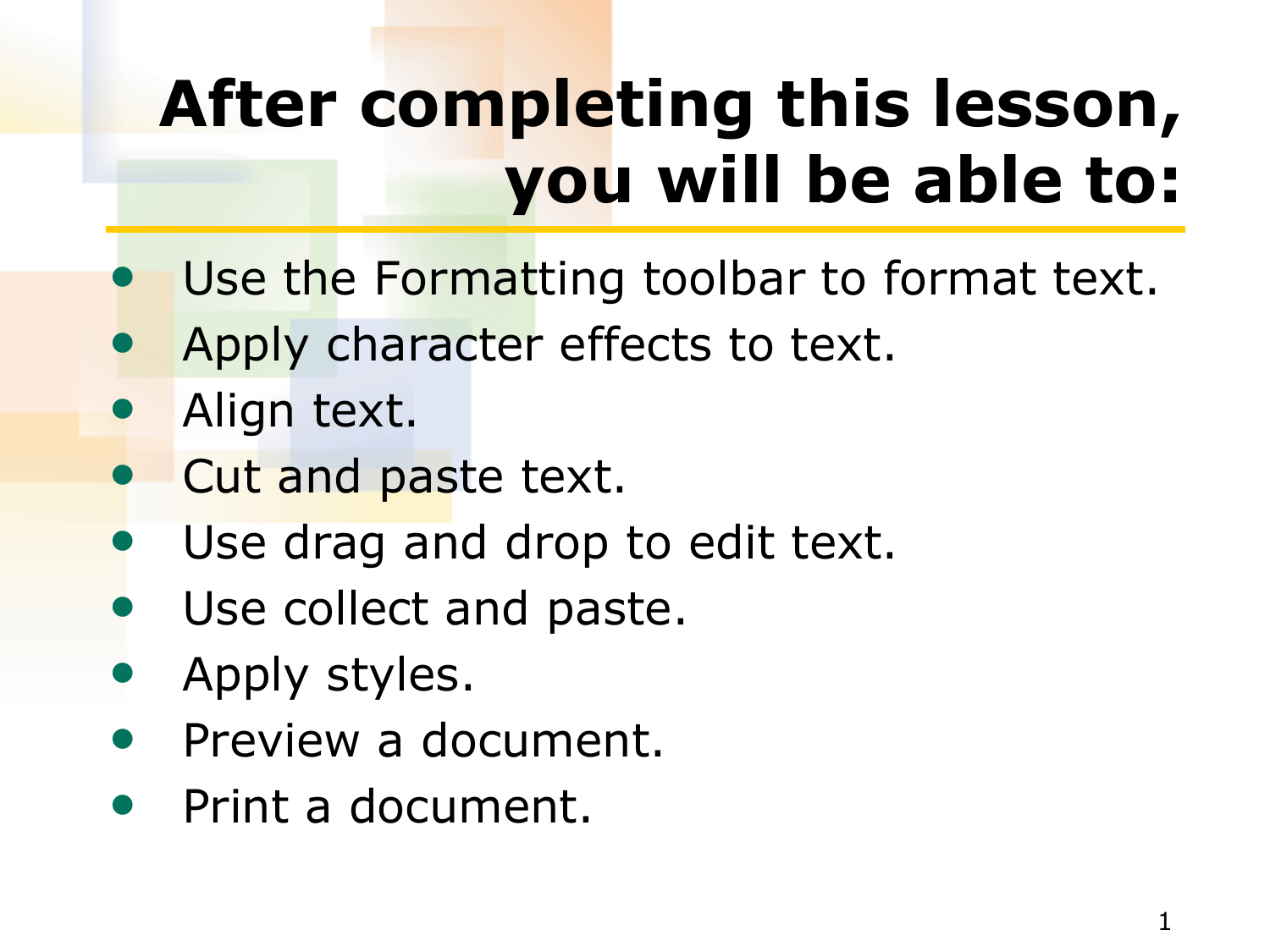### **To apply a bold attribute**

- 1. Select the text.
- 2. On the Formatting toolbar, click the Bold button.
	- *Or*
- Press Ctrl+B.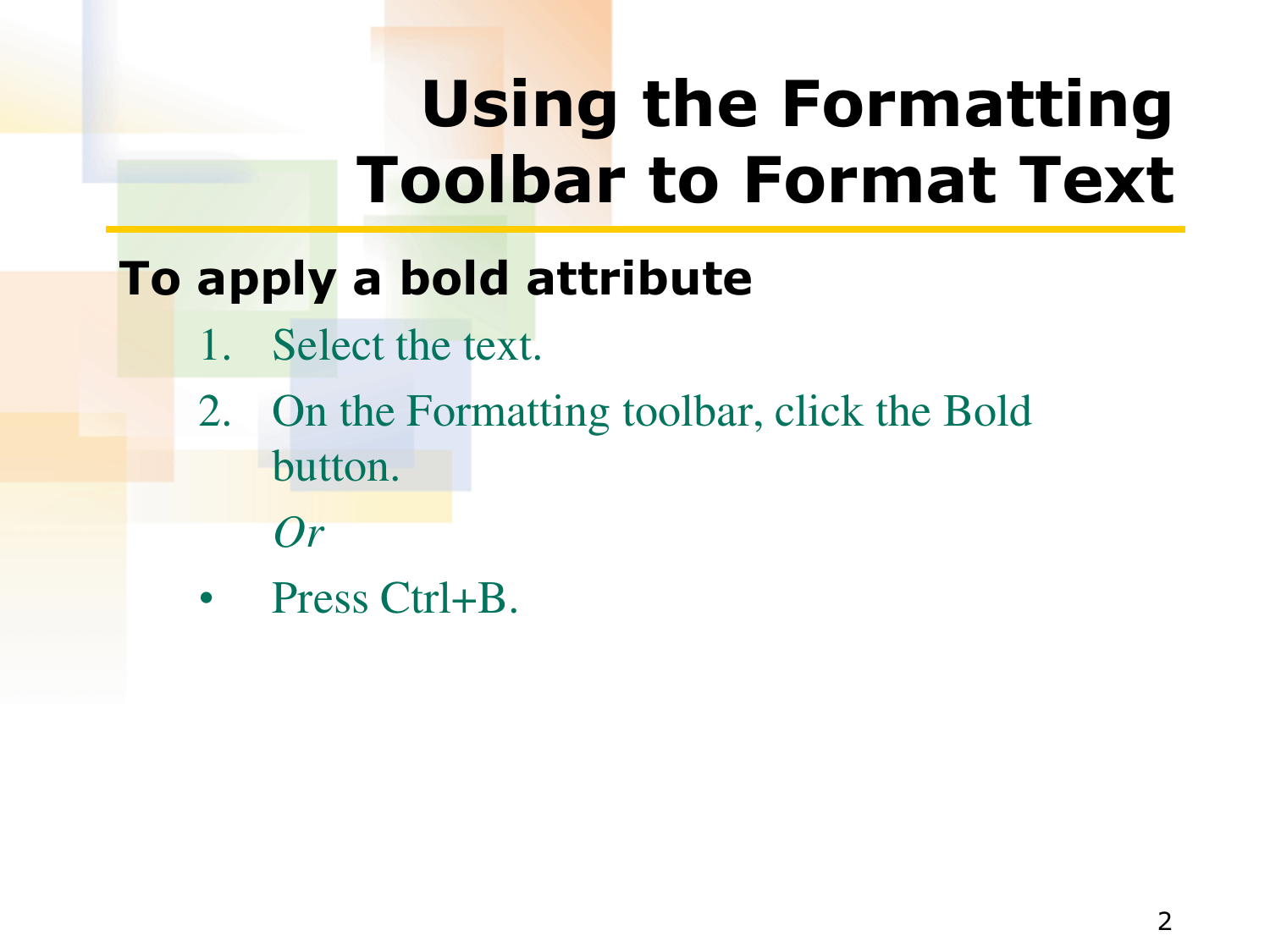### **To apply an italics attribute**

- 1. Select the text.
- 2. On the Formatting toolbar, click the Italic button.
	- *Or*
- Press Ctrl+I.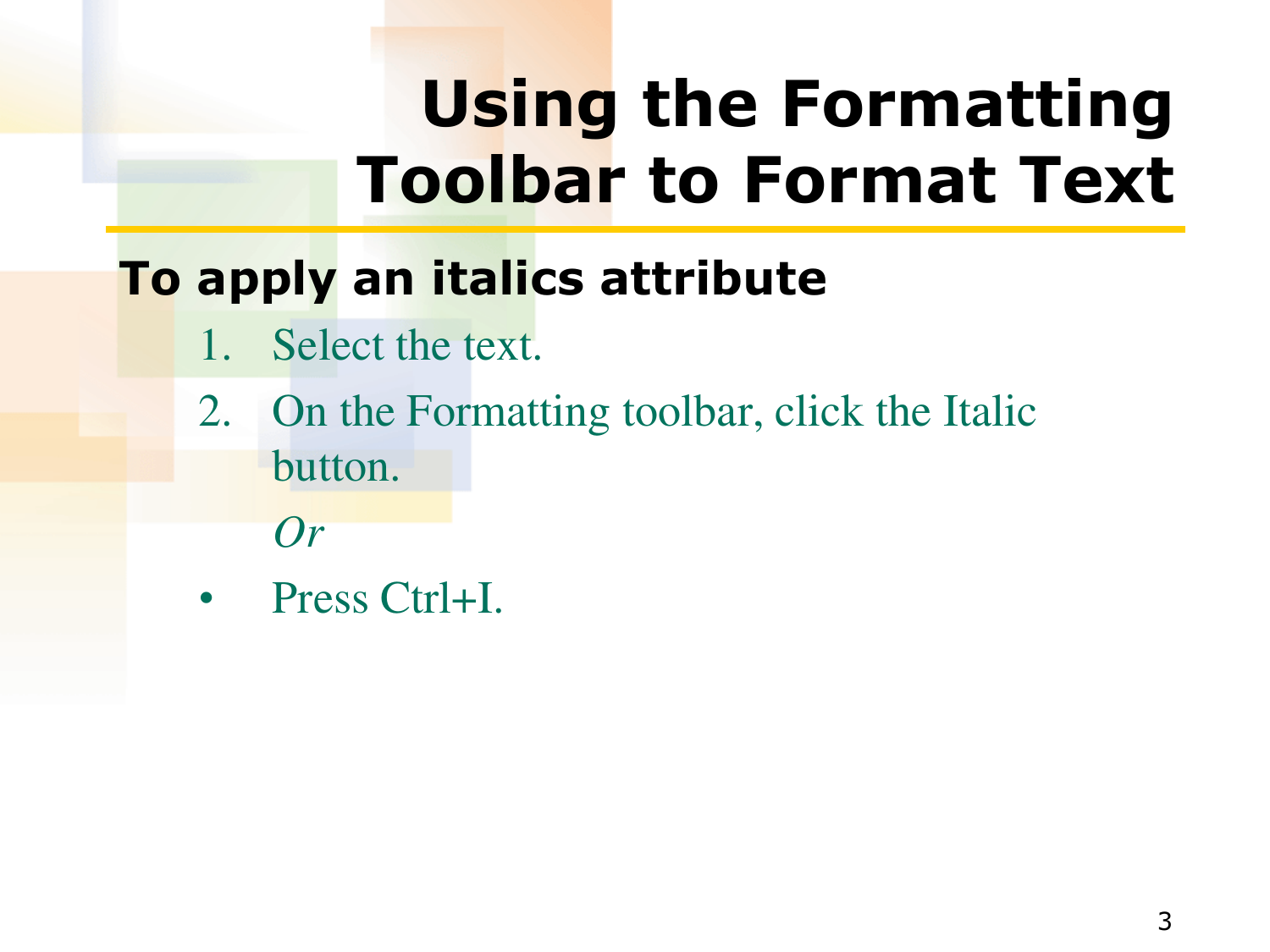#### **To apply an underline attribute**

- 1. Select the text.
- 2. On the Formatting toolbar, click the Underline button.
	- *Or*
- Press Ctrl+U.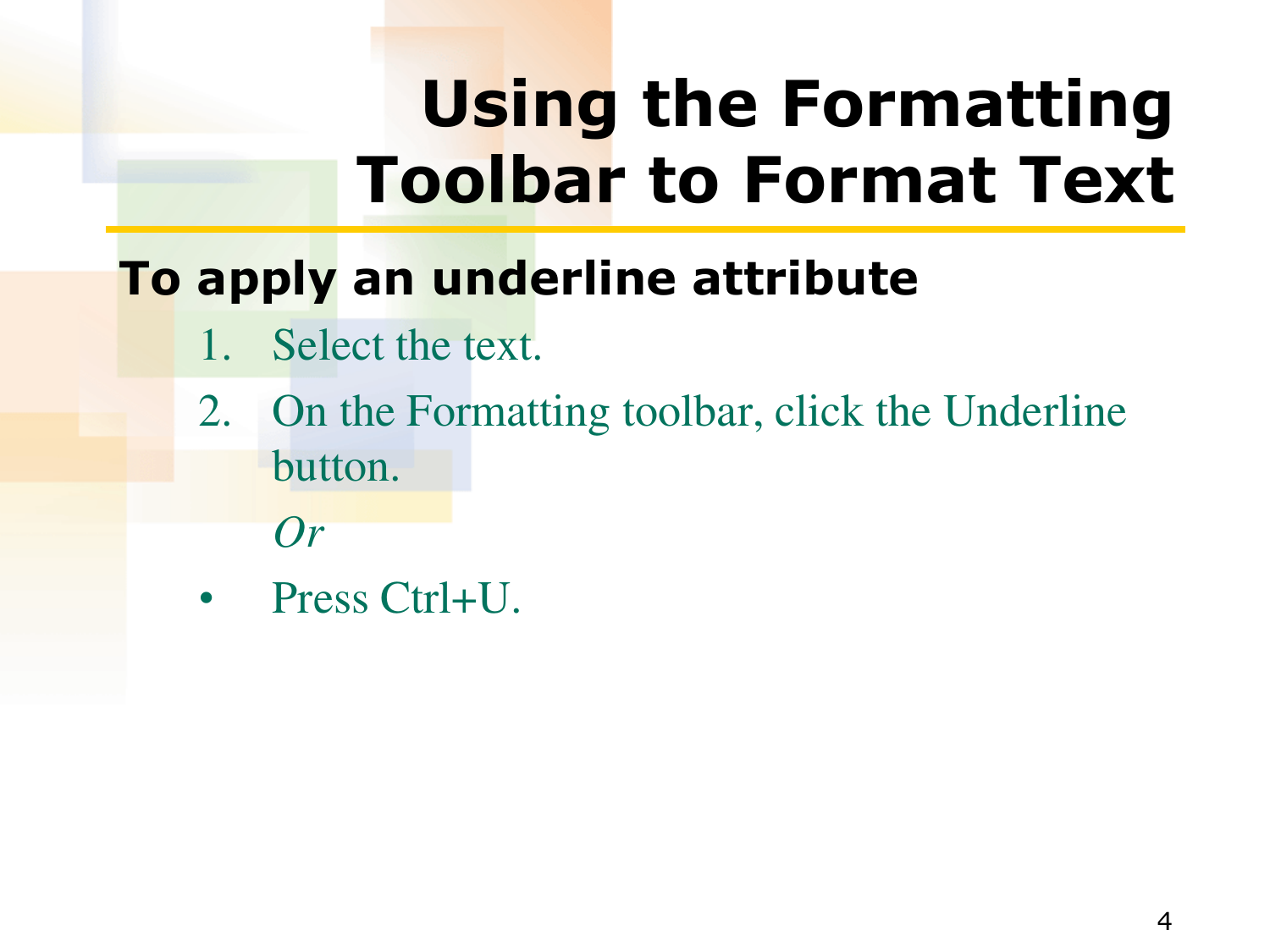#### **To format text**

- 1. Select the text.
- 2. On the Formatting toolbar, click the Style down arrow.

*Or*

- Click the Font down arrow. *Or*
- Click the Font Size down arrow.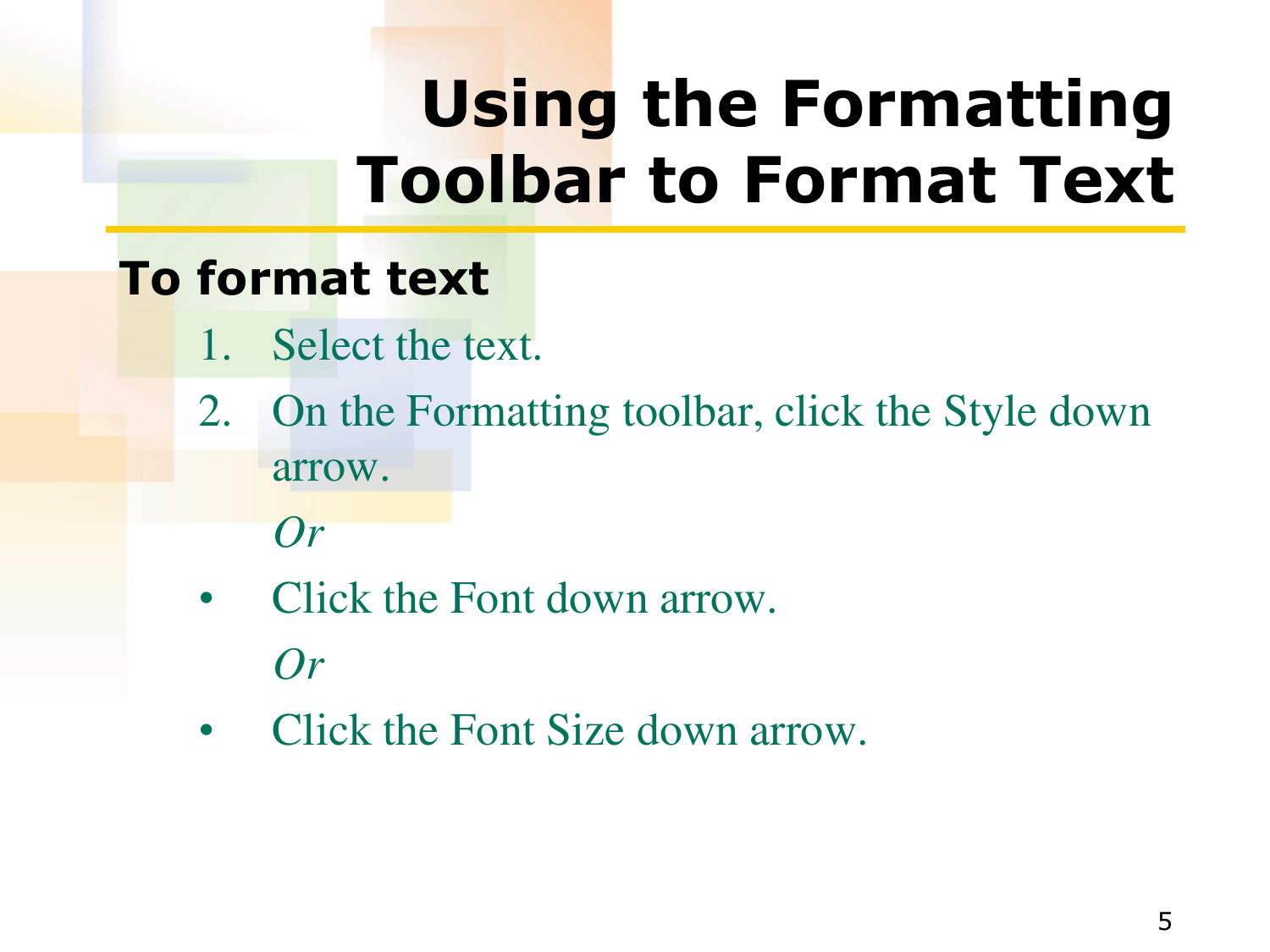#### **To format text using the Font dialog box**

- 1. Select the text.
- 2. On the Format menu, click Font.
- 3. Make selections as desired.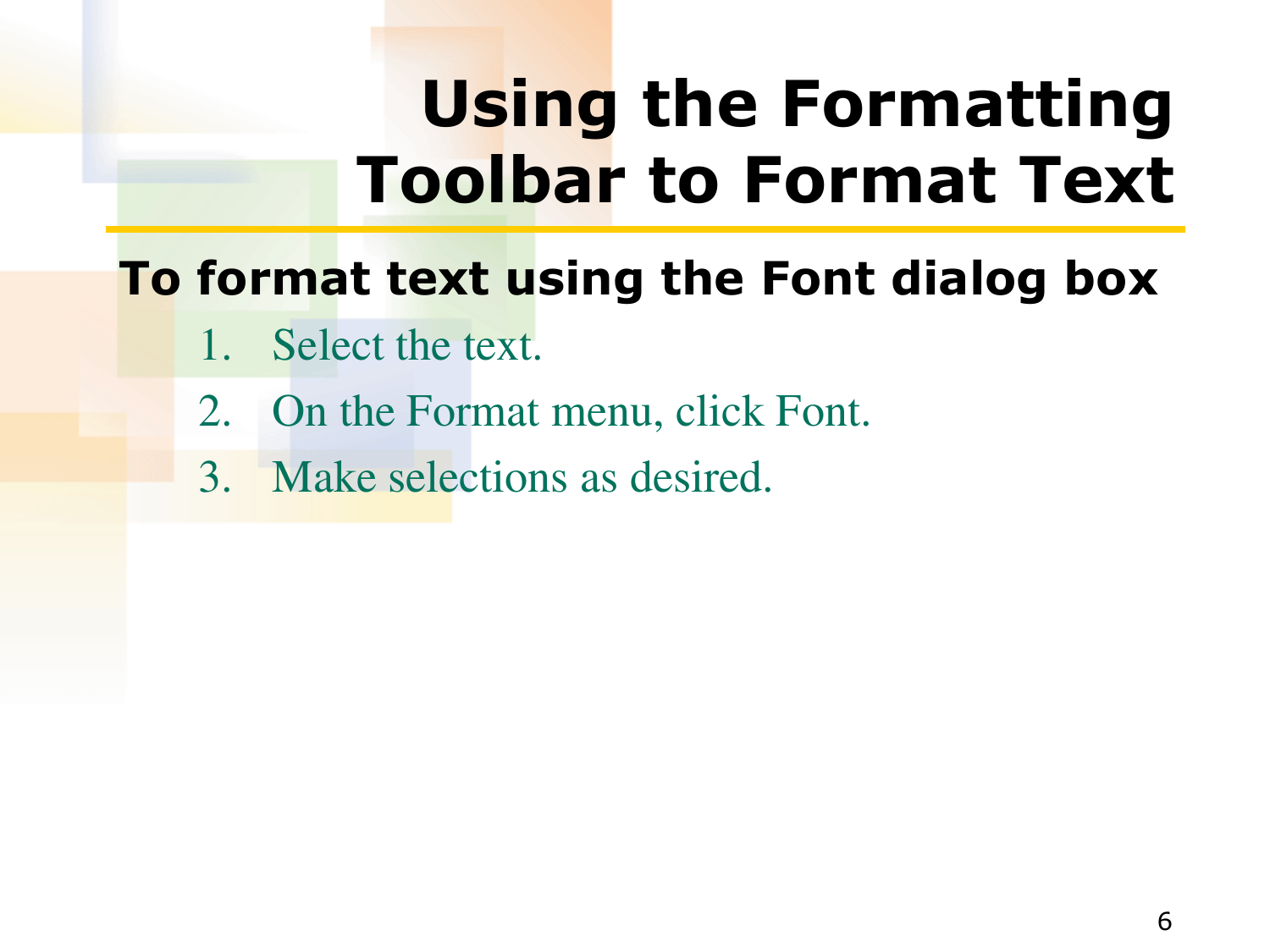### **Aligning Text in a Document**

#### **To align text**

- Click the paragraph that you want to align. *Or*
- 1. Select all or part of the multiple paragraphs that you want to align.
- 2. On the Formatting toolbar, click the appropriate alignment button.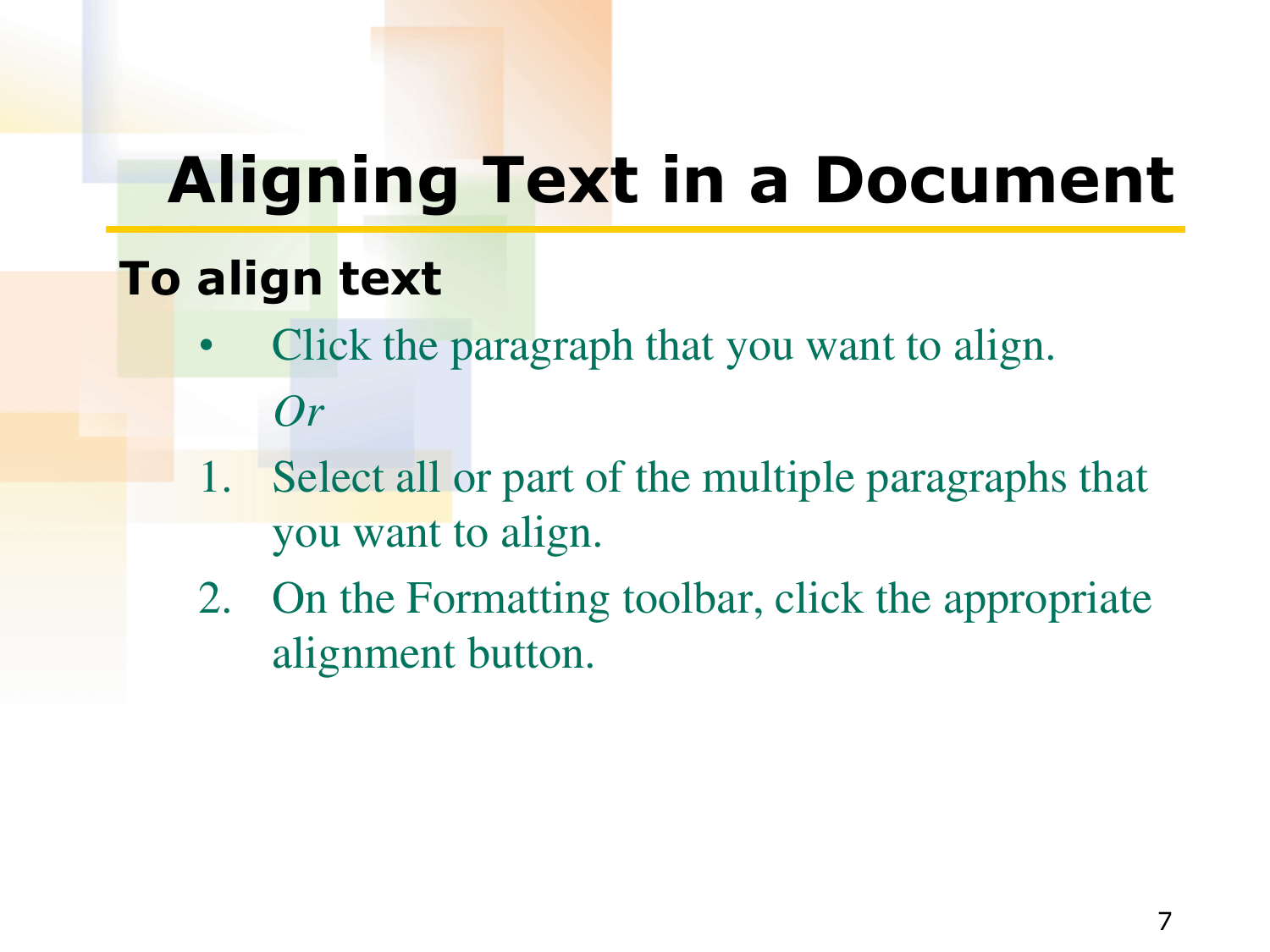### **Cutting and Pasting Text**

#### **To cut or copy text**

- 1. Select the text that you want to move or copy.
- 2. On the Standard toolbar, click the Cut or Copy button.
- 3. Click the insertion point in the location in which the text is to appear or be duplicated.
- 4. On the Standard toolbar, click the Paste button.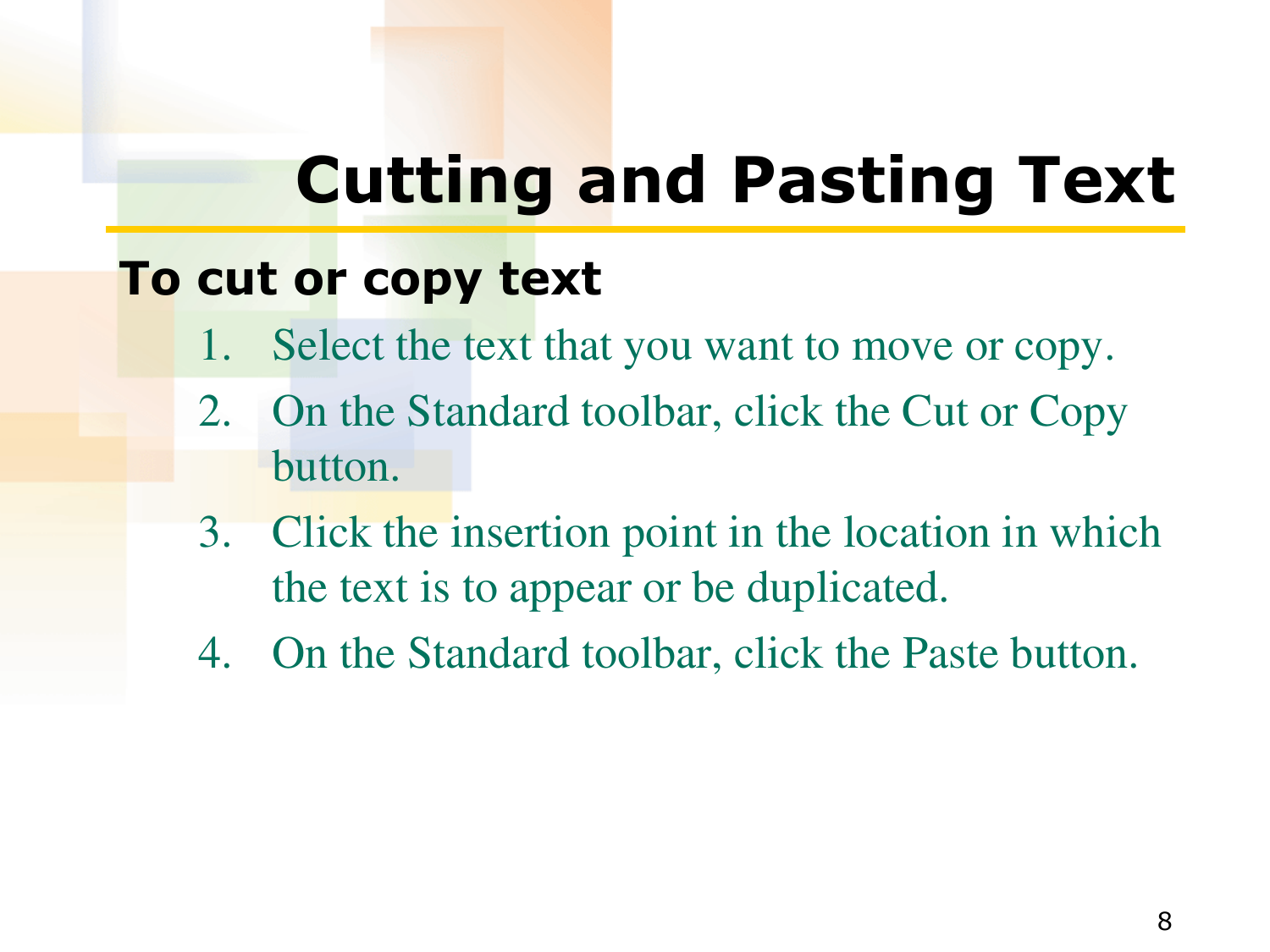# **Using Drag and Drop to Edit Text**

#### **To move text using the mouse pointer**

- 1. Select the text that you want to move or copy.
- 2. Position the mouse pointer over the selected text and hold down the left mouse button.
- 3. Drag the mouse pointer to the new location.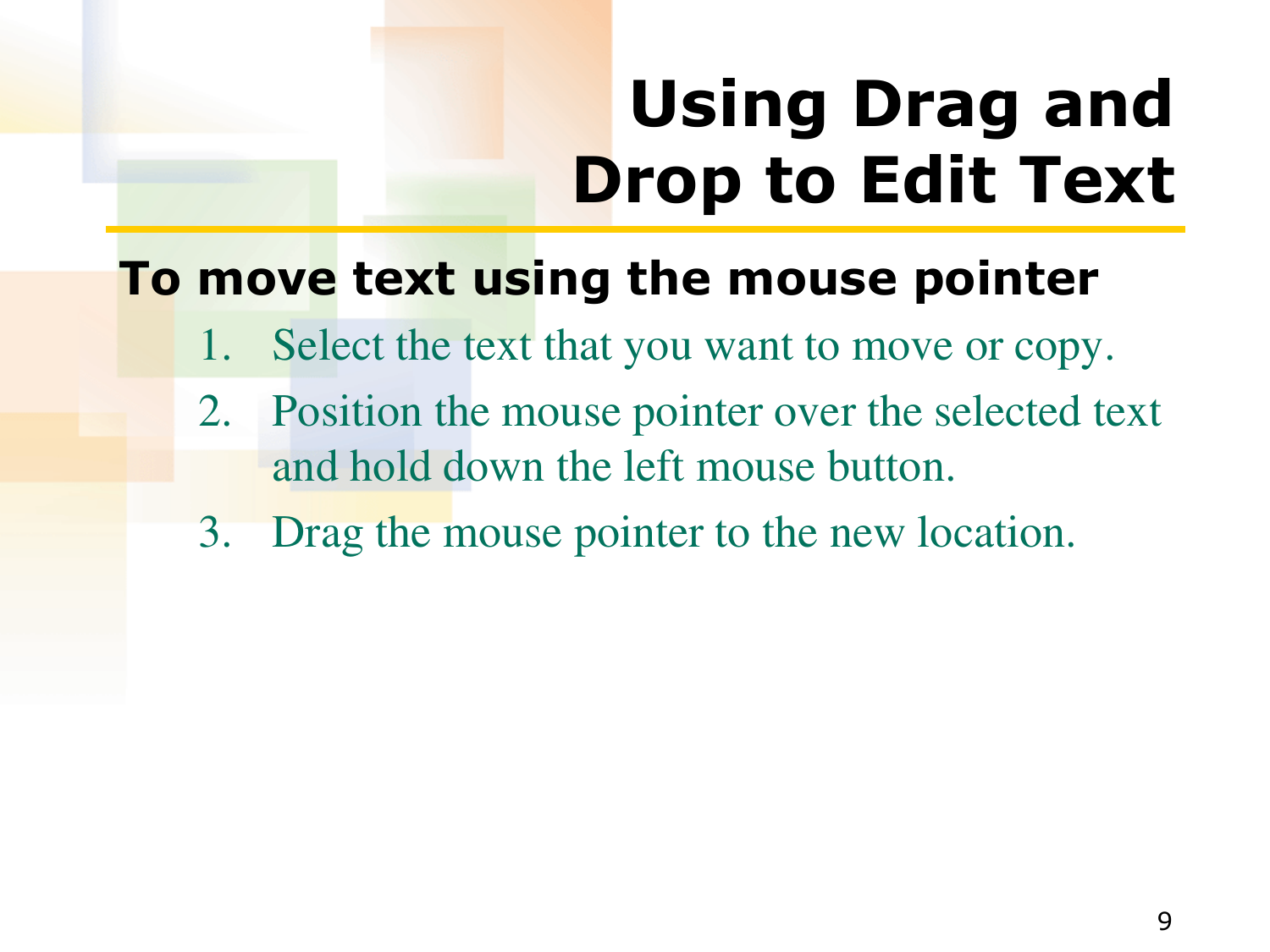# **Using Collect and Paste**

#### **To paste from among multiple selections in the Office Clipboard**

- 1. Select the text that you want to move or copy.
- 2. On the Standard toolbar, click the Cut or Copy button.
- 3. Repeat Steps 1 and 2 for every selection that you want to move or copy.
- 4. Click where the item is to appear.

*(continued)*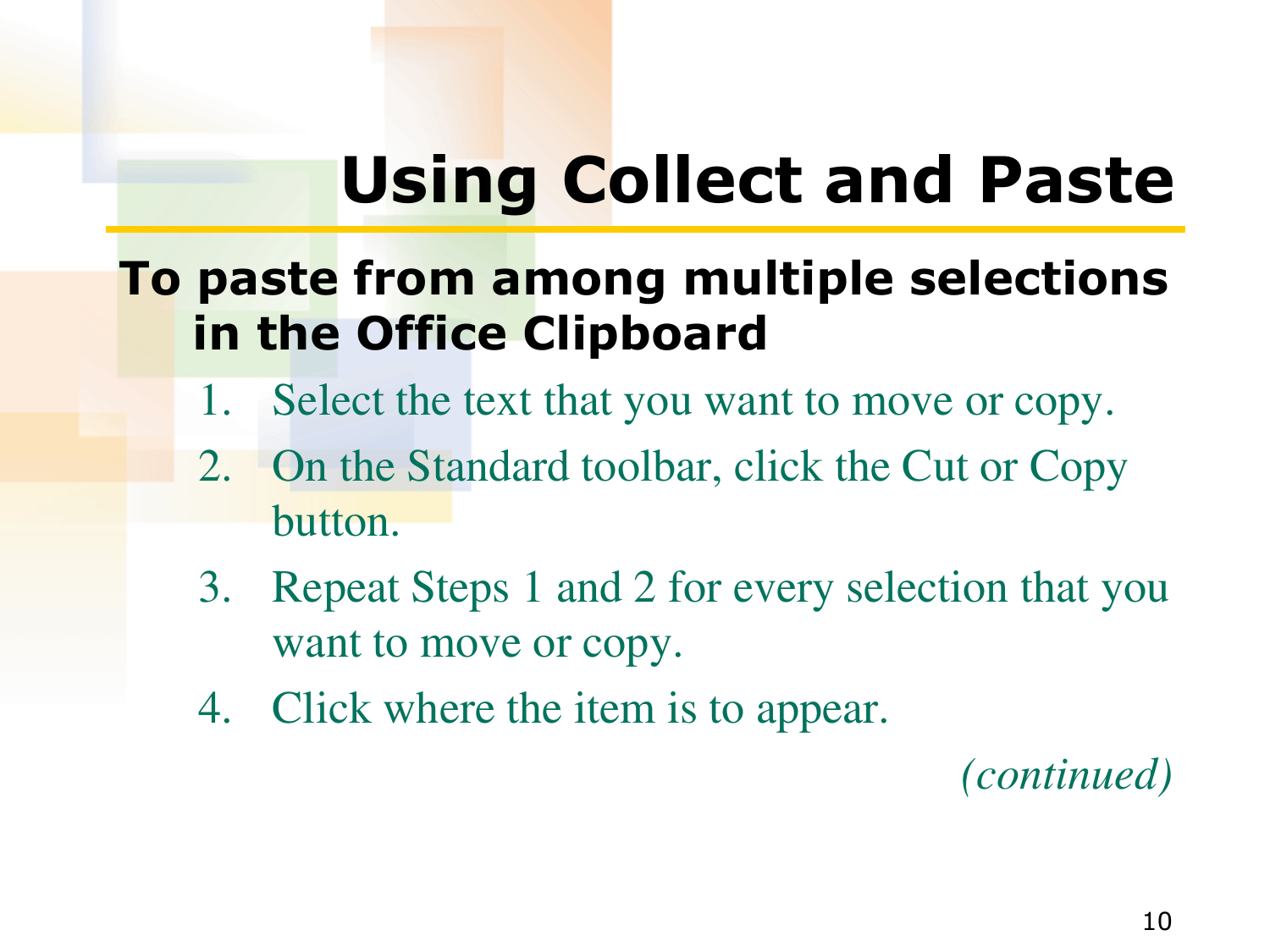### **Using Collect and Paste**

#### **To paste from among multiple selections in the Office Clipboard** (*continued)*

- 5. On the Edit menu, click Office Clipboard.
- 6. On the Clipboard task pane, click the item that you want to paste.
- 7. Repeat Step 6 for every item that you want to paste.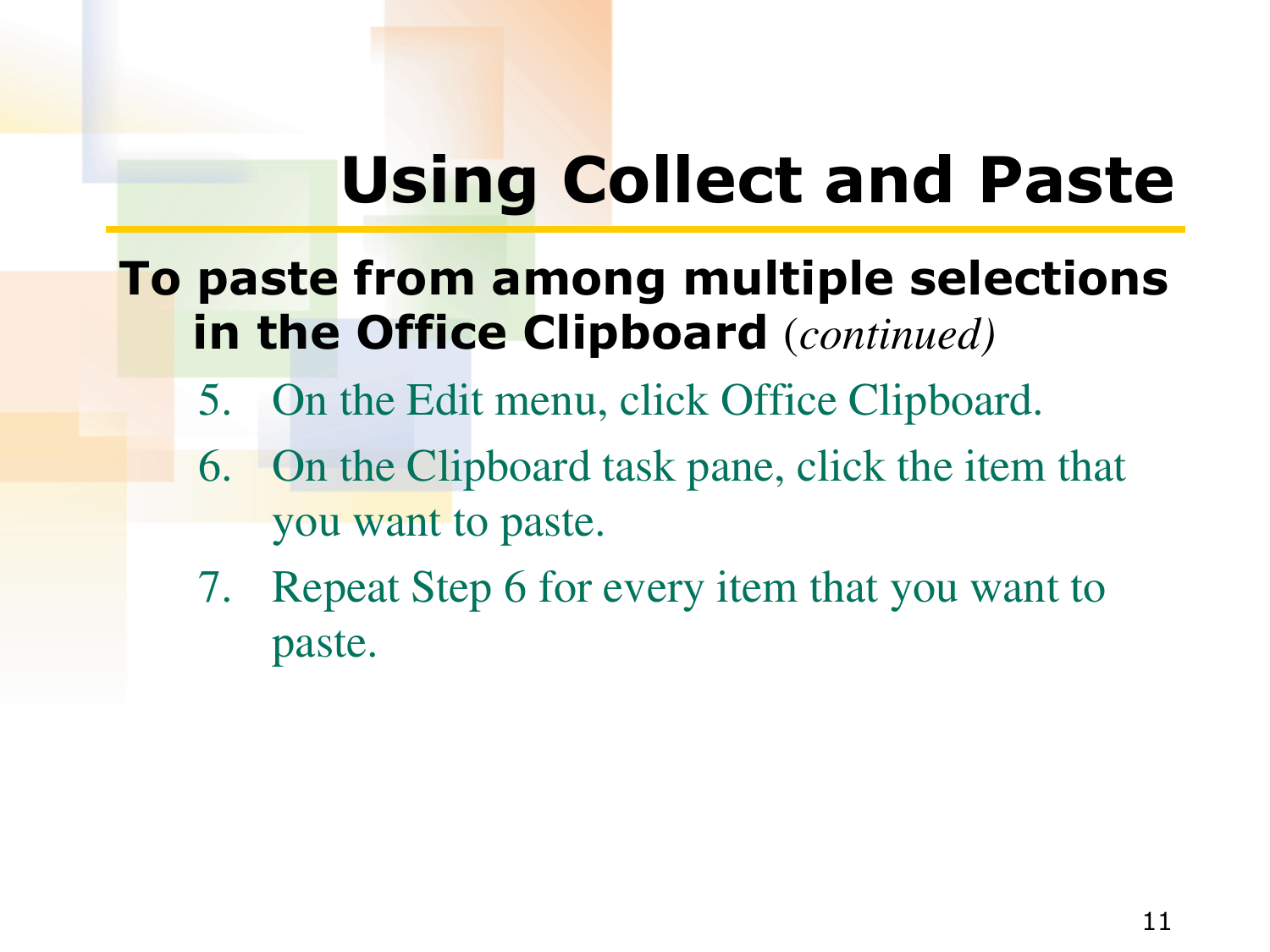# **Applying Style to Text**

#### **To apply a style to text**

- 1. Select the text to be formatted.
- 2. On the Formatting toolbar, click the Style down arrow.
- 3. Click the style that you want to apply.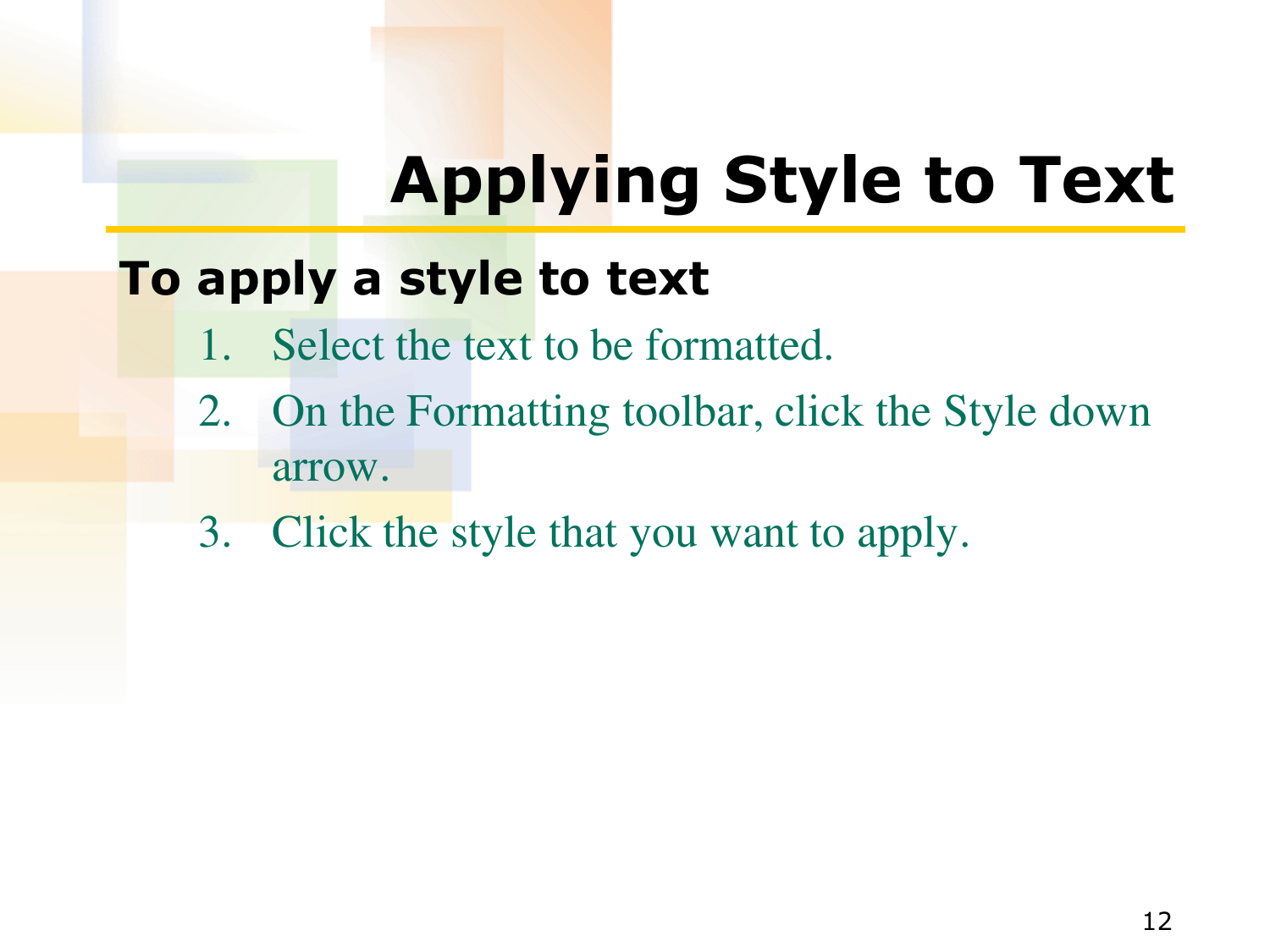### **Previewing a Document**

#### **To preview a document**

• On the Standard toolbar, click the Print Preview button.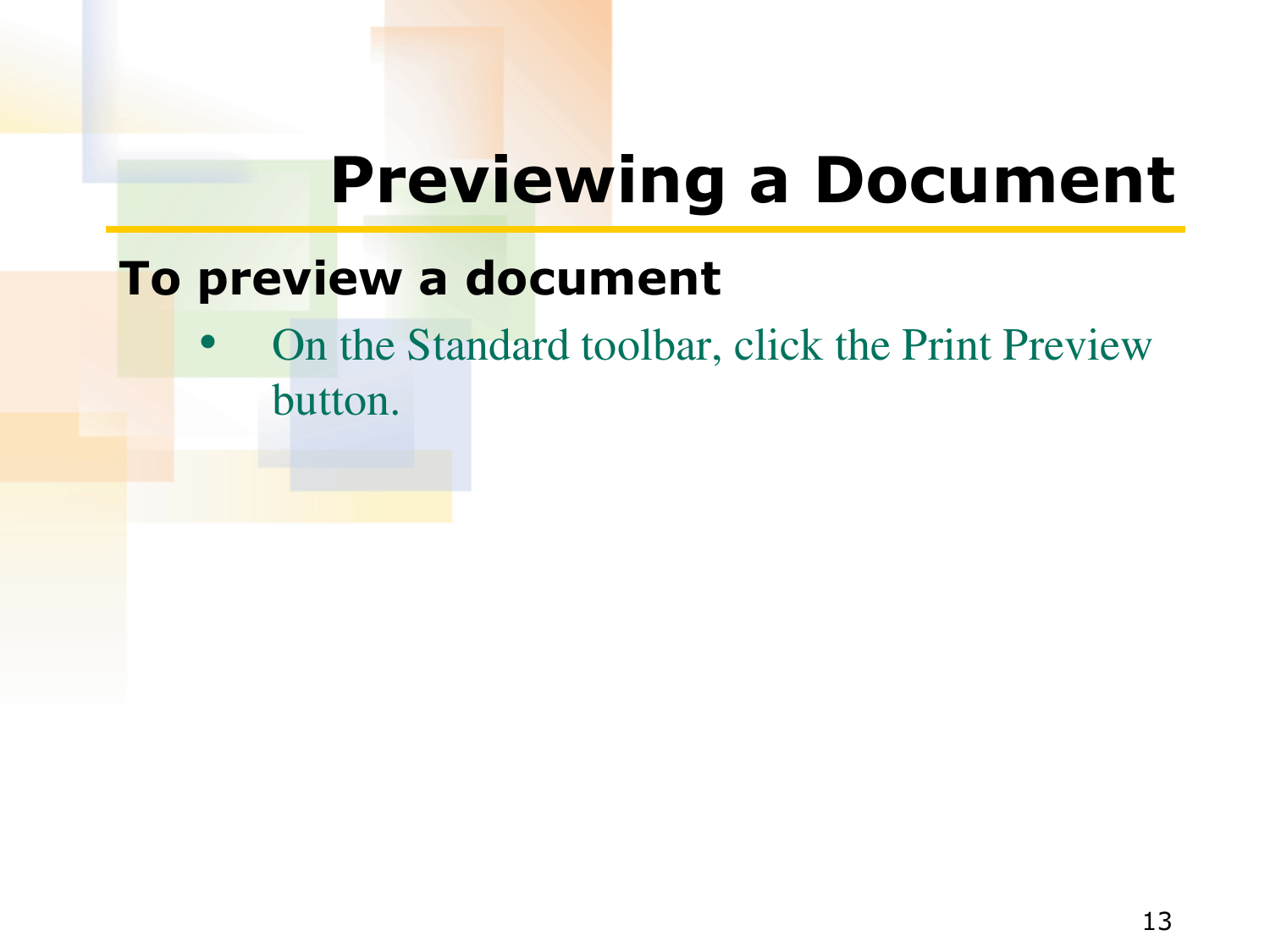### **Printing a Document**

#### **To print a document**

• On the Standard toolbar, click the Print button.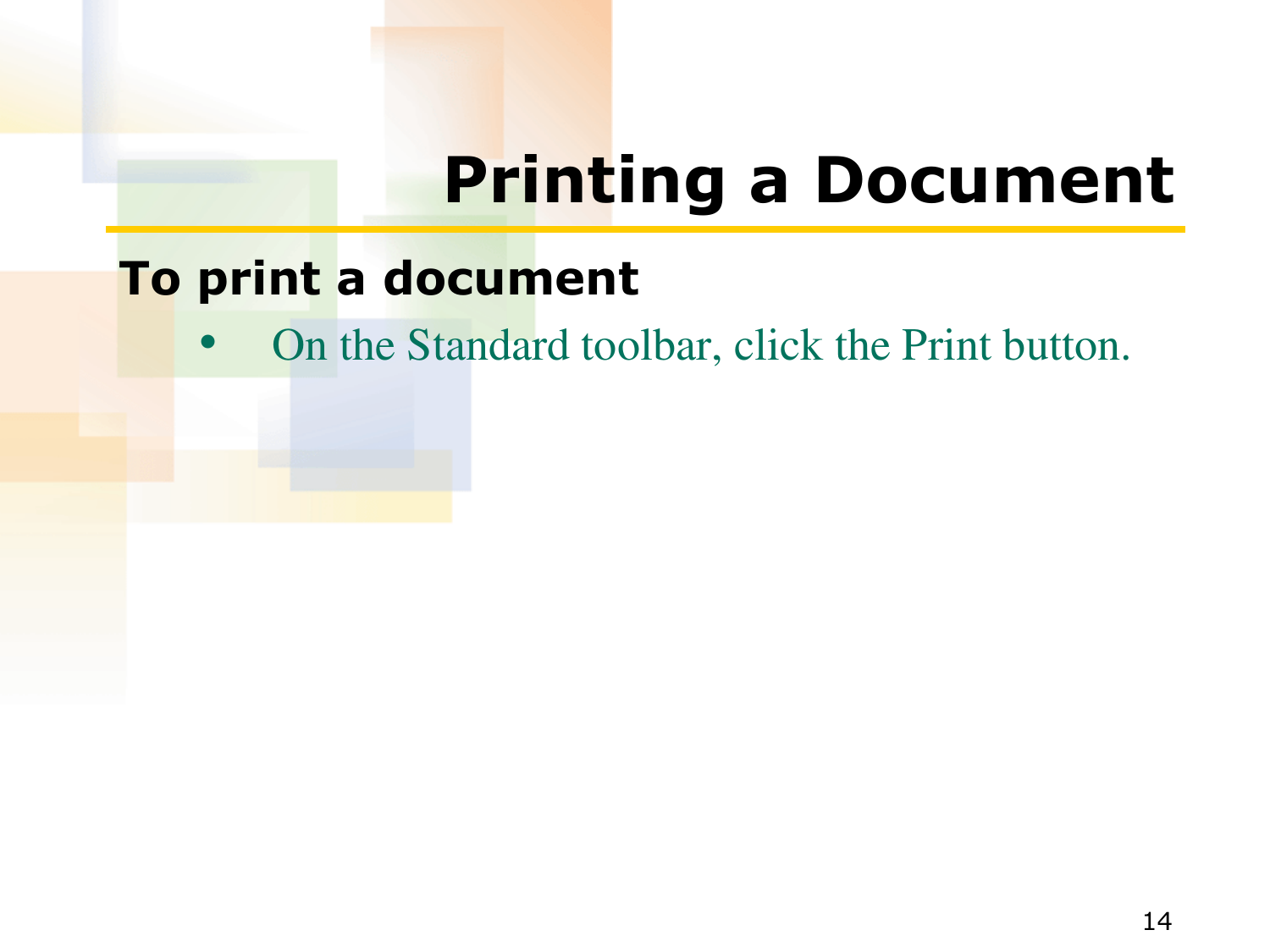### **Printing a Document**

#### **To print a document using special print settings.**

- 1. On the File menu, click Print.
- 2. In the Copies section, type the desired number of copies in the Number of copies box.
- 3. In the Page Range section, click Current Page to print the current page; click All to print all the pages; click Pages to print specific pages, and then type the desired page numbers in the Pages box.
- 4. Click OK.